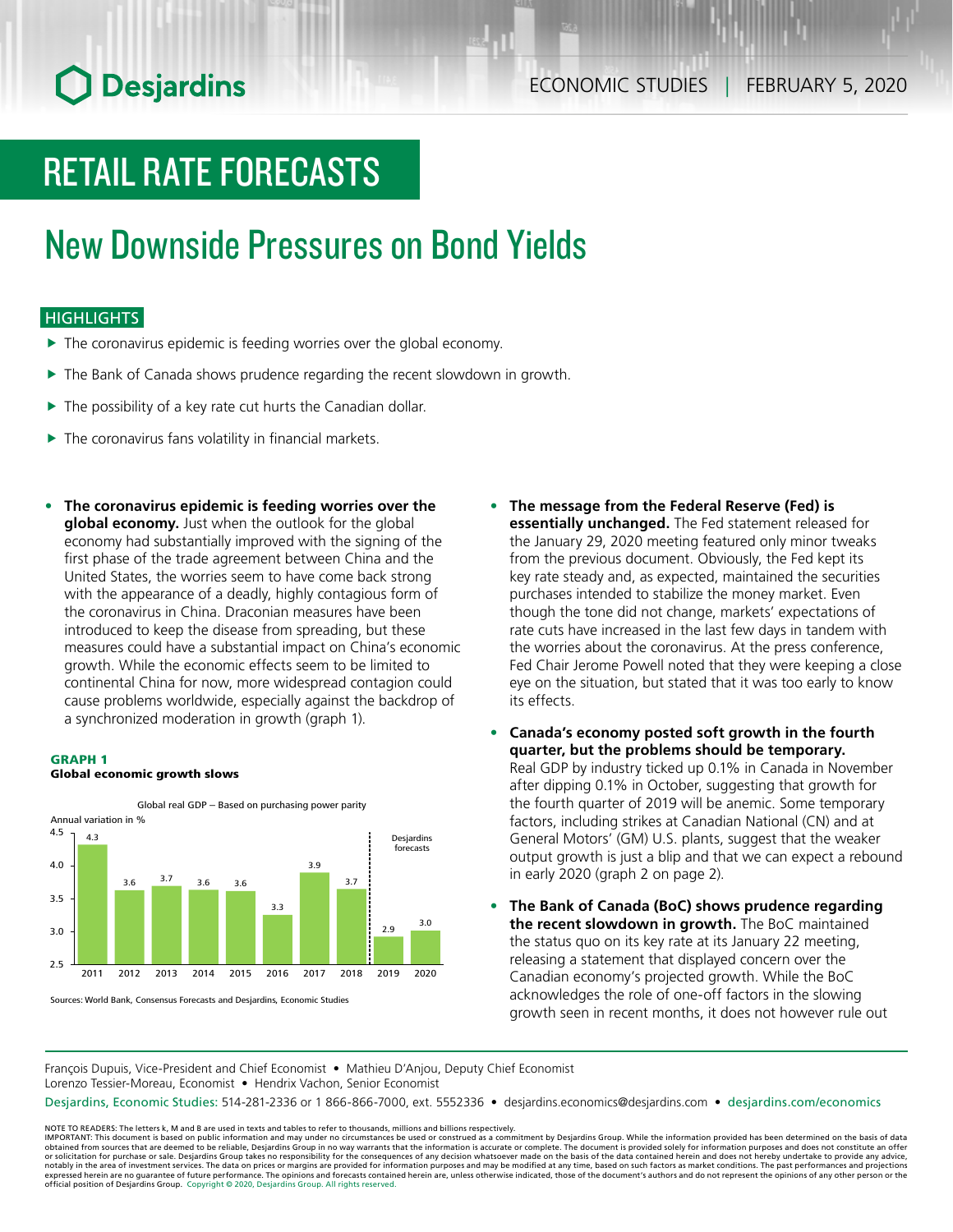## **Desjardins**

#### GRAPH 2





Sources: Statistics Canada and Desjardins, Economic Studies

the possibility that it may also be linked to a more global trend toward a moderating economic growth. The BoC's statement stresses that the key rate's trajectory will be highly dependent on the magnitude and persistence of the slowdown being observed.

**• North American bond yields begin the year on a slide.** After rising until the end of 2019, yields on Canadian and U.S. government bonds started 2020 on a slide (graph 3),

#### GRAPH 3 Bond yields begin the year on a slide



Sources: Datastream and Desjardins, Economic Studies

with economic data remaining mixed and the worries over the coronavirus's appearance starting to grow. In Canada, the BoC's cautious message also helped pull yields down on shorter maturities, signalling that markets are now expecting key rate cuts soon. For now, it is hard to say whether the tumble in bond yields will persist and pass through to the retail market, given that it is primarily associated with highly uncertain factors.

### TABLE 1

### *Forecasts: Retail rate*

|                                | <b>DISCOUNT</b><br><b>MORTGAGE RATE</b><br><b>PRIME RATE</b><br><b>RATE</b> |               |               |               | <b>TERM SAVINGS</b> <sup>1</sup> |               |               |               |  |
|--------------------------------|-----------------------------------------------------------------------------|---------------|---------------|---------------|----------------------------------|---------------|---------------|---------------|--|
| IN %                           |                                                                             |               | 1 year        | 3 years       | 5 years                          | 1 year        | 3 years       | 5 years       |  |
| <b>Realized</b> (end of month) |                                                                             |               |               |               |                                  |               |               |               |  |
| August 2019                    | 2.00                                                                        | 3.95          | 3.69          | 4.34          | 5.19                             | 1.40          | 1.60          | 2.00          |  |
| September 2019                 | 2.00                                                                        | 3.95          | 3.69          | 4.34          | 5.19                             | 1.40          | 1.60          | 2.00          |  |
| October 2019                   | 2.00                                                                        | 3.95          | 3.69          | 4.34          | 5.19                             | 1.40          | 1.60          | 2.00          |  |
| November 2019                  | 2.00                                                                        | 3.95          | 3.69          | 4.34          | 5.19                             | 1.40          | 1.60          | 2.00          |  |
| December 2019                  | 2.00                                                                        | 3.95          | 3.69          | 4.34          | 5.19                             | 1.40          | 1.60          | 2.00          |  |
| January 2020                   | 2.00                                                                        | 3.95          | 3.69          | 4.34          | 5.19                             | 1.40          | 1.60          | 2.00          |  |
| February 5, 2020               | 2.00                                                                        | 3.95          | 3.69          | 4.34          | 5.19                             | 1.40          | 1.60          | 2.00          |  |
| <b>Forecasts</b>               |                                                                             |               |               |               |                                  |               |               |               |  |
| <b>End of quarter</b>          |                                                                             |               |               |               |                                  |               |               |               |  |
| 2020: Q1                       | $1.75 - 2.00$                                                               | $3.70 - 3.95$ | $3.45 - 3.85$ | $4.10 - 4.50$ | $4.95 - 5.35$                    | $1.15 - 1.55$ | $1.35 - 1.75$ | $1.75 - 2.25$ |  |
| 2020: Q2                       | $1.50 - 2.25$                                                               | $3.45 - 4.20$ | $3.35 - 3.95$ | $4.00 - 4.60$ | $4.85 - 5.45$                    | $1.05 - 1.65$ | $1.25 - 1.85$ | $1.65 - 2.25$ |  |
| 2020: Q3                       | $1.50 - 2.25$                                                               | $3.45 - 4.20$ | $3.15 - 4.00$ | $3.80 - 4.65$ | $4.65 - 5.50$                    | $0.85 - 1.70$ | $1.05 - 1.90$ | $1.45 - 2.30$ |  |
| 2020: Q4                       | $1.50 - 2.50$                                                               | $3.45 - 4.45$ | $3.10 - 4.20$ | $3.75 - 4.85$ | $4.60 - 5.70$                    | $0.80 - 1.90$ | $1.00 - 2.10$ | $1.40 - 2.50$ |  |
| End of year                    |                                                                             |               |               |               |                                  |               |               |               |  |
| 2021                           | $0.75 - 2.25$                                                               | $2.70 - 4.20$ | $2.95 - 4.45$ | $3.20 - 4.70$ | $4.25 - 5.75$                    | $0.50 - 2.00$ | $0.80 - 2.30$ | $0.95 - 2.45$ |  |
| 2022                           | $0.75 - 2.25$                                                               | $2.70 - 4.20$ | $2.75 - 4.25$ | $2.95 - 4.45$ | $4.25 - 5.75$                    | $0.40 - 1.90$ | $0.70 - 2.20$ | $0.95 - 2.45$ |  |
| 2023                           | $1.00 - 2.50$                                                               | $2.95 - 4.45$ | $2.95 - 4.45$ | 3.20-4.70     | $4.45 - 5.95$                    | $0.40 - 1.90$ | $0.85 - 2.35$ | $1.05 - 2.55$ |  |

<sup>1</sup> Non-redeemable (annual); NOTE: Forecasts are represented using an asymmetric range reflecting the perceived probability of deviation from the base scenario. The mean of the range does not represent the forecast associated with the base scenario.

Source: Desjardins, Economic Studies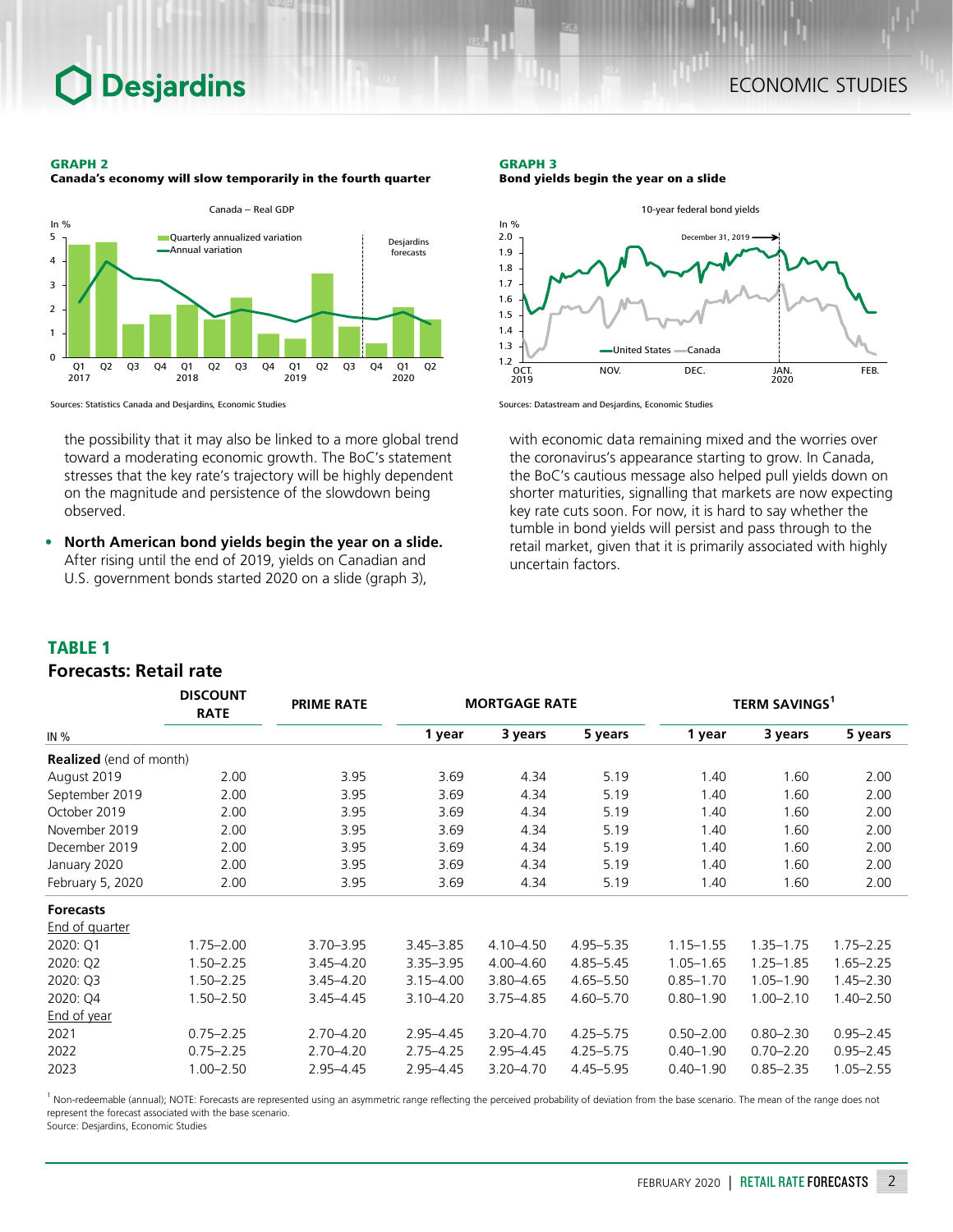# **O** Desjardins

### Exchange Rate

The Possibility of a Key Rate Cut Hurts the Canadian Dollar

- The U.S. dollar strengthened a little in January, despite the reduction in trade tensions between China and the United States. New risks have emerged, buoying the U.S. dollar (graph 4). These include a potential trade war, this time involving Europe, and the possibility that the coronavirus will aggravate the global economy's slowdown.
- The upswing in the U.S. dollar's popularity is impacting the Canadian dollar's value; it is currently around US\$0.75 (graph 5). For the loonie, this represents a monthly decline of about 2%, which may be due to the weakness in prices for several commodities and the Bank of Canada's (BoC) openness to a potential key rate cut in the coming months. Such a cut would, however, require the Canadian economy to do more poorly than anticipated in the near term. Here, the coronavirus and its potential adverse impacts increase the likelihood of that scenario and, in turn, Canadian dollar volatility.
- The uncertainty being generated by the coronavirus is having a greater impact on the Chinese yuan. The exchange rate against the U.S. dollar has gone back over 7.00 yuan/US\$. In contrast, the Swiss franc is doing better because of its safe-haven role. The pound sterling benefited from avoiding a no-deal Brexit, although the uncertainty has not completely dissipated for the United Kingdom.
- **• Forecasts:** For now, our baseline scenario does not include any significant negative impacts associated with the coronavirus. The uncertainty associated with the virus could decrease in the coming weeks, which would help several currencies against the U.S. dollar. Canada's economy should be robust enough to keep the BoC from lowering its key rates. We expect this to help the Canadian dollar climb back to around US\$0.77 by the summer.

### GRAPH 4

New sources of concern buoy the U.S. dollar



\* Based on a basket of currencies that includes the Canadian dollar, euro, pound, yen, Swiss franc and Swedish krona. Sources: Datastream and Desjardins, Economic Studies

#### GRAPH 5 The loonie fell back to around US\$0.75



Sources: Datastream and Desjardins, Economic Studies

| Impacts on the Canadian dollar | <b>Short-term</b> | Long-term |
|--------------------------------|-------------------|-----------|
| Risk aversion                  |                   |           |
| Commodity prices               |                   |           |
| Interest rate spreads          |                   |           |

| <b>TABLE 2</b>             |  |
|----------------------------|--|
| <b>Forecasts: Currency</b> |  |

|                      | 2020   |        |        |        | 2021   |        |        |                  |        |        |
|----------------------|--------|--------|--------|--------|--------|--------|--------|------------------|--------|--------|
| <b>END OF PERIOD</b> | Q3     | Q4     | Q1f    | Q2f    | Q3f    | Q4f    | Q1f    | Q <sub>2</sub> f | Q3f    | Q4f    |
| US\$/CAN\$           | 0.7552 | 0.7699 | 0.7600 | 0.7700 | 0.7700 | 0.7600 | 0.7500 | 0.7500           | 0.7550 | 0.7600 |
| CAN\$/US\$           | 3241.، | 1.2988 | 1.3158 | 1.2987 | 1.2987 | 1.3158 | 1.3333 | 1.3333           | 1.3245 | 1.3158 |
| CANS/E               | 4435   | 1.4579 | 1.4605 | 1.4545 | 1.4416 | 1.4474 | 1.4400 | 1.4533           | 1.4570 | 1.4605 |
| US\$/€               | .0902  | 1.1225 | 1.1100 | 1.1200 | 1.1100 | 1.1000 | 1.0800 | 0.0900           | 1.1000 | 1.1100 |
| US\$/£               | .2323  | .3248  | .3000  | 1.3000 | .2900  | 1.2800 | 1.2500 | .2600            | .2800  | .3000  |

f: forecasts

Sources: Datastream and Desjardins, Economic Studies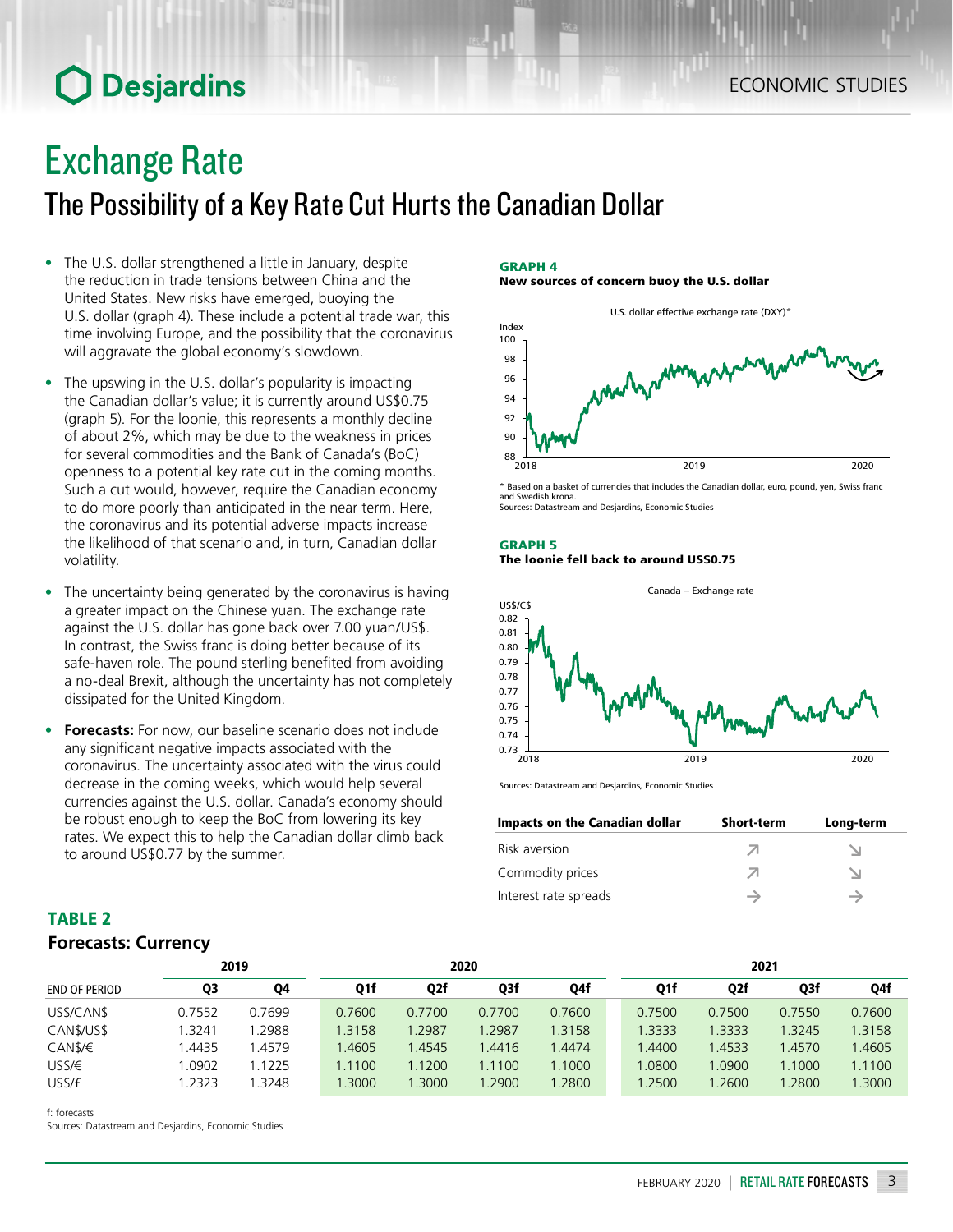# **O** Desjardins

# Asset Classes Return

### The Coronavirus Brings Back Concern and Volatility

- **• The stock market surge continued at the end of 2019 and in early 2020.** The hopes for a trade truce, which gave stock exchanges a boost last fall, materialized when China and the United States concluded the first phase of a trade agreement in December. The election of a Conservative majority in the United Kingdom, finally allowing Brexit to occur with a transition period at the end of January, also reassured investors, as did the rapid progress on ratifying the new trade agreement between Canada, the United States and Mexico (CUSMA). The stock markets therefore maintained their momentum to end 2019 with remarkable gains (graph 6). Despite the spike in tensions between the Iran and the United States, stock exchanges continued to advance strongly in the early weeks of 2020.
- **• Uncertainties have recently come back strong.** Concerns over the new coronavirus in China fanned worries and volatility in financial markets at the end of January (graph 7), completely wiping out the big gains posted by the U.S. indexes in previous weeks. For now, it is very hard to assess the epidemic's consequences for the economy, but it clearly represents a new risk for major corporations that are exposed to Asian markets. Also, stock markets were ripe for profit-taking after the surge seen in recent months.
- **• Oil had a tumultuous start to the year.** The surge in strains in the Middle East drove oil prices up at the start of January (graph 8). Given that Iran and the United States seemed to want to avoid a true military confrontation, oil prices then quickly moderated, as the global oil supply remains abundant. The pullback accelerated recently, as the coronavirus could substantially reduce China's strong demand for oil in the near term. The Organization of the Petroleum Exporting Countries (OPEC) is even contemplating further output cuts to keep the slide in oil prices from continuing. Despite the recent difficulties in commodity prices, the Canadian stock market has done a little better than the major U.S. indexes since the new year began.
- **• The bond market is benefiting from the situation.** Renewed optimism at the end of 2019 and the major central banks' adoption of a much more neutral tone did not augur anything very positive for the bond market in 2020. After shooting up last fall, North American bond yields were nonetheless edging back at the start of 2020. After that, the coronavirus triggered a sharp drop in yields (graph 3 on page 2), as investors fled to safe-haven securities and even started to bet on monetary easing in North America. This is especially true in Canada, where signs of softness in the economy in the last quarter of 2019 had already prompted

#### GRAPH 6

2019 was a remarkable year for North American stock markets

Annual return in local currency – Including dividends Quarterly annualized variation in % 30  $40$ 



Sources: Datastream and Desjardins, Economic Studies

#### GRAPH 7

The coronavirus returned some anxiety to financial markets



Sources: Datastream and Desjardins, Economic Studies

#### GRAPH 8 Oil prices have dropped in recent days



Sources: Datastream and Desjardins, Economic Studies